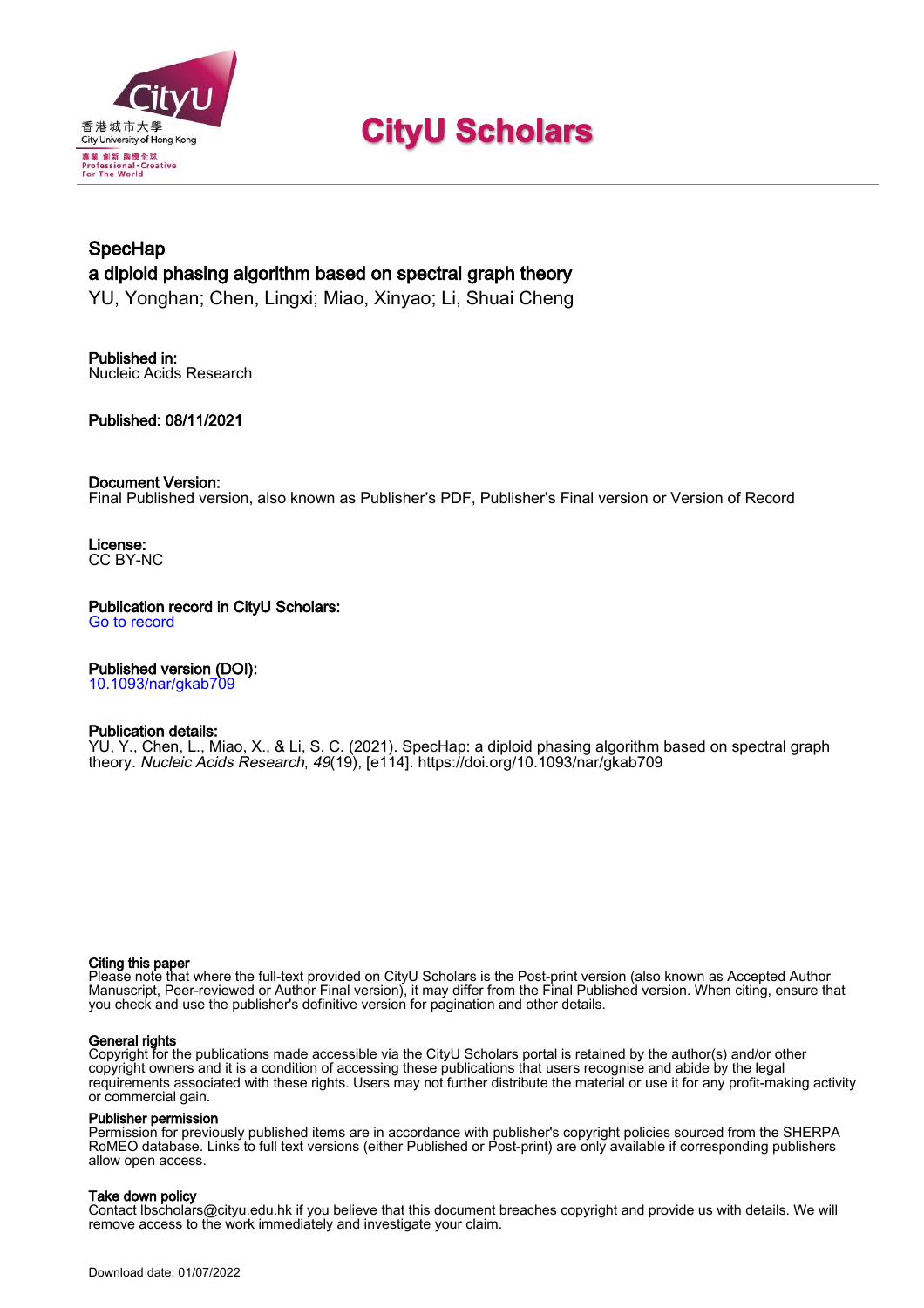# **SpecHap: a diploid phasing algorithm based on spectral graph theory**

**Yonghan YU** *[†](https://orcid.org/0000-0001-6359-6823)***, Lingxi Chen** *[†](https://orcid.org/0000-0002-5229-7470)***, Xinyao Miao***†* **and Shuai Cheng Li [\\*](https://orcid.org/0000-0001-6246-6349)**

Computer Science, City University of Hong Kong, Kowloon, Hong Kong 999077, China

Received December 16, 2020; Revised July 25, 2021; Editorial Decision July 28, 2021; Accepted August 02, 2021

### **ABSTRACT**

**Haplotype phasing plays an important role in understanding the genetic data of diploid eukaryotic organisms. Different sequencing technologies (such as next-generation sequencing or third-generation sequencing) produce various genetic data that require haplotype assembly. Although multiple diploid haplotype phasing algorithms exist, only a few will work equally well across all sequencing technologies. In this work, we propose SpecHap, a novel haplotype assembly tool that leverages spectral graph theory. On both in silico and whole-genome sequencing datasets, SpecHap consumed less memory and required less CPU time, yet achieved comparable accuracy with state-of-art methods across all the test instances, which comprises sequencing data from next-generation sequencing, linkedreads, high-throughput chromosome conformation capture, PacBio single-molecule real-time, and Oxford Nanopore long-reads. Furthermore, SpecHap successfully phased an individual Ambystoma mexicanum, a species with gigantic diploid genomes, within 6 CPU hours and 945MB peak memory usage, while other tools failed to yield results either due to memory overflow (40GB) or time limit exceeded (5 days). Our results demonstrated that SpecHap is scalable, efficient, and accurate for diploid phasing across many sequencing platforms.**

#### **INTRODUCTION**

Humans and many other species possess diploid genomes with paternal and maternal sets of chromosomes [\(1\)](#page-10-0). The majority of genetic variations between homologous chromosomes consists of single nucleotide variation (SNV), small insertion and deletion, and genome rearrangement through structure variation or copy number variation [\(2\)](#page-10-0). Phasing, the reconstruction of specific allele sequences on individual chromosomes, is fundamental to our understanding of compound heterozygosity [\(3\)](#page-10-0). Many studies have addressed the importance of haplotype phasing, including but not limited to allelic differential expressions, epigenomic regulations, and population development (4– [7\). Furthermore, several studies have claimed that haplo](#page-10-0)type analysis revealed disease pathogenicity that could not be inferred from unphased single nucleotide polymorphism  $(SNP)$  signals  $(8-11)$ .

Advances in high-throughput sequencing have resulted in several sequencing protocols that have enabled credible identifications and linkages of genetic variants, significantly contributing towards the single individual haplotyping (SIH) problem, which refers to haplotype assembling or haplotype phasing problem for a single individual. Next-generation sequencing (NGS) technologies, including the Ion Torrent S5 system (Life Technologies), have been widely used to study the haplotypes leveraging paired-end reads [\(12\)](#page-10-0). For high-throughput chromosome conformation capture (Hi-C), HaploSeq correctly phased ∼95% of heterozygous variants [\(13,14\)](#page-10-0). However, *trans* interactions between homologous chromosomes complicate the process of phasing. Moreover, segmental duplication and simple repeats are likely related to incorrectly phased haplotype blocks based on Hi-C data [\(7,15,16\)](#page-10-0). With higher NGS throughput and cost-effectiveness,  $10\times$  synthetic long reads (SLRs) protocol provides barcoded linked-reads (>100kb long-range information) that are suitable for assembly and phasing [\(1,17\)](#page-10-0). Despite the high individual base error rate of ∼15%, the third-generation sequencing, including single-molecule real-time sequencing technology from Pacific Biosciences (PacBio SMRT) and Oxford Nanopore Technology (ONT), offers ultra-long reads with moderate coverage, significantly promoting haplotype completeness [\(18,19\)](#page-10-0).

There are several algorithms for the SIH problem for diploid organisms from sequencing reads on various protocols. We refer to SIH for diploid organisms with diploid SIH in the rest of the article. These methods could be summarized into three categories: optimization by reads (fragments) partitioning, by minimum error correction (MEC) and by haplotype likelihood. Several routines are adopted

\*To whom correspondence should be addressed. Tel: +852 34429412; Fax: +852 34420503; Email: shuaicli@cityu.edu.hk <sup> $\dagger$ </sup>The authors wish it to be known that, in their opinion, the first three authors should be regarded as joint First Authors.

<sup>C</sup> The Author(s) 2021. Published by Oxford University Press on behalf of Nucleic Acids Research.

This is an Open Access article distributed under the terms of the Creative Commons Attribution-NonCommercial License

(http://creativecommons.org/licenses/by-nc/4.0/), which permits non-commercial re-use, distribution, and reproduction in any medium, provided the original work is properly cited. For commercial re-use, please contact journals.permissions@oup.com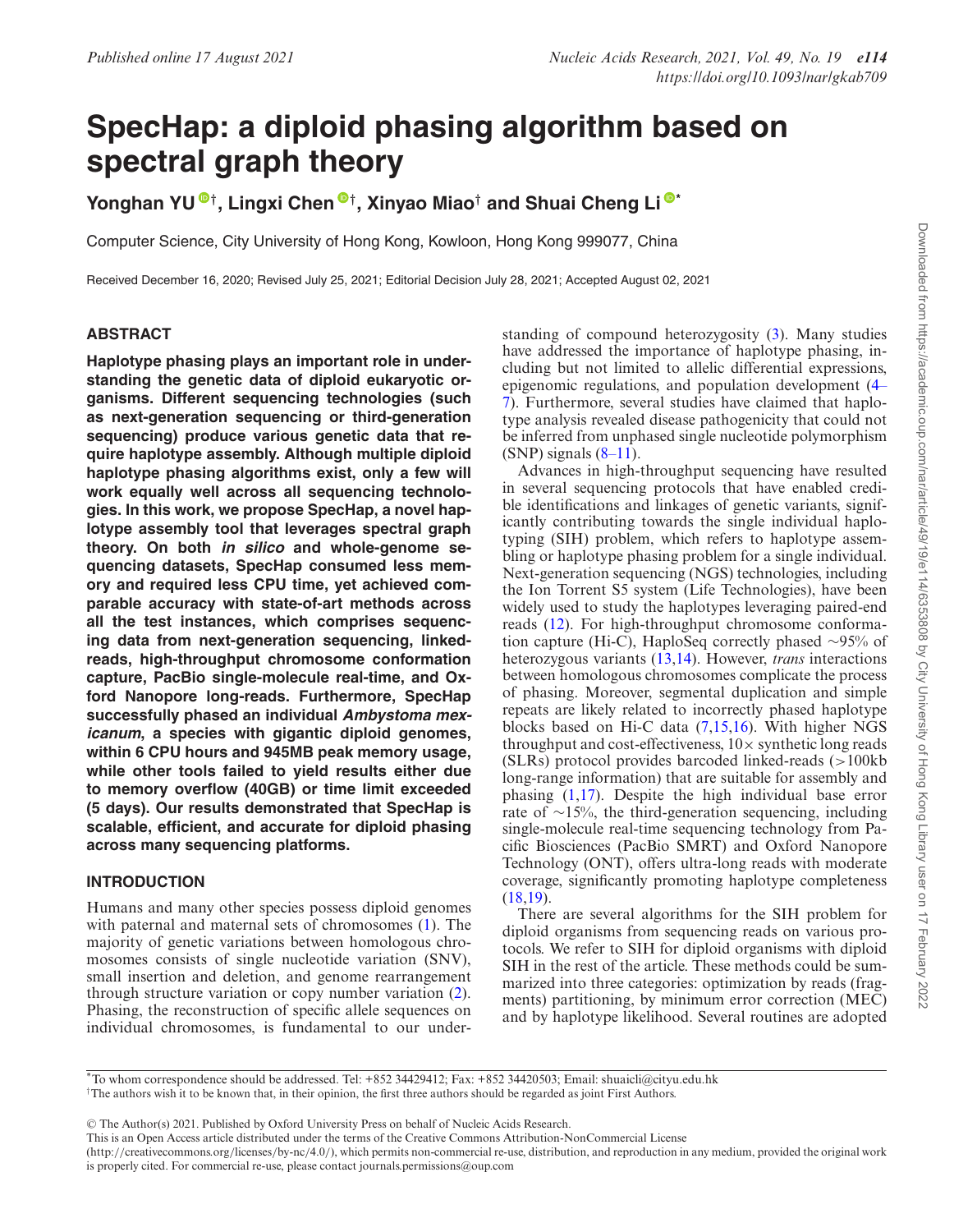to solve the optimization including but not limited to dynamic programming, Markov chain Monte Carlo and heuristic graph cut. (i) FastHare, a fast algorithm based on fragments partitioning optimization [\(13,18\)](#page-10-0). (ii) Hap-CUT, a method that assembles haplotype by minimizing the MEC respectively through a max-cut heuristic algorithm [\(20\)](#page-10-0). (iii) DCHap, a divide-and-conquer algorithm that combines fragment partitioning and MEC optimization designed for third-generation sequencing data [\(21\)](#page-10-0). (iv) ReFHap, a graph-cut heuristic formulation based on the graph max-cut algorithm for diploid SIH problem [\(22\)](#page-10-0). (v) HapCUT2, a general algorithm for human haplotype assembly that adopts max-cut computations in the haplotype graph to find the haplotype with maximum likelihood [\(18\)](#page-10-0). However, advances in sequencing technology continue to call for more computationally efficient, scalable, and accurate methods.

In this paper, we describe SpecHap, a novel fast and accurate scalable algorithm for diploid SIH designed for multiplex sequencing platforms, especially for the errorprone long-reads from third-generation sequencing. Spectral graph theory was adopted in the efficient identification of topological domain with Hi-C data by iteratively domain partitioning guided by Fieldler vector [\(23\)](#page-10-0). Previous study also utilized spectral graph theory in population genetics for the identification of genetic ancestry [\(24\)](#page-10-0). However, it has not been explored in the context of haplotype phasing. Instead of iteratively converging on the target haplotype by optimizing MEC or haplotype likelihood [\(18\)](#page-10-0), SpecHap assembles haplotype efficiently by transforming diploid SIH into a linear algebra problem using spectral graph theory with divide-and-conquer strategy. We benchmarked SpecHap with four state-of-art phasing software packages and demonstrated its comparable accuracy on diverse sequencing protocols. Moreover, SpecHap phased an individual of amphibian species *Ambystoma mexicanum* (Axolotl), which possesses one of the largest sequenced genomes (32 billion base pairs), with ∼32× PacBio SMRT long-reads [\(25,26\)](#page-10-0).

#### **MATERIALS AND METHODS**

#### **Revisiting spectral graph theory**

First, we introduce the graph terminology related to this work. Assume a connected undirected graph *G* consists of *N* vertices  $V = \{v_1, v_2, \dots, v_N\}$  and *M* edges denoted by  $(v_i, v_j)$ ,  $i \neq j$ . The similarity matrix  $A^{N \times N}$  is constructed for graph *G* to store the linkage relationship between a pair of vertices  $v_i$ ,  $v_j$ , such that  $A_{i,j} = w_{i,j}$  where  $w_{i,j}$  represents the weight of the edge  $(v_i, v_j)$ . Denoted by  $d_i$  the weighted degree,  $\sum_{1 \leq j \leq N, j \neq i} w_{ij}$ , of the vertex  $v_i$  in graph *G*, the de-

gree matrix *D* is a diagonal matrix with the *i*-th diagonal element set to  $d_i$ . That is,  $D_{i,j} = d_i$  if  $i = j$ ,  $D_{i,j} = 0$  otherwise. Then, by definition, the (unnormalized) Laplacian matrix *L* of graph *G* is constructed as  $L = D - A$ . Given a vertex subset  $V_s \subset V$ , the weight of a graph cut that bisects *V* into  $V_s$  and  $\overline{V_s}$  is defined as  $RatioCut(V_s, \overline{V_s}) = \sum_{i \in V_s} \sum_{i \in V_s} w_{ij}$ ,  $\sum_{i \in V_s} w_{ij}$  (27) relevant to the specific  $\frac{i\in V_s, j\in \overline{V_s} w_{ij}}{|V_s|} + \frac{\sum_{i\in V_s, j\in \overline{V_s} w_{ij}}{|\overline{V_s}|}$  [\(27\)](#page-10-0) where  $|\cdot|$  denotes the cardinality.

We define vector  $f \in R^n$  with its entry  $f_i$  representing the membership of the *i*th element:

$$
f_i = \begin{cases} \sqrt{\frac{|\overline{V_s}|}{|V_s|}} \text{if } v_i \in V_s \\ -\sqrt{\frac{|V_s|}{|\overline{V_s}|}} \text{if } v_i \in \overline{V_s} \end{cases}
$$

which lead to the conclusion that  $|| f ||_2 = \sqrt{|V|}$  and  $1^T f = 0$ .

$$
f^T L f
$$
 is related to  $RatioCut(V_s, \overline{V_s})$  as follows:  

$$
f^T L f = \sum_{i=1}^n w_{ij} (f_i - f_j)^2
$$

$$
f^T L f = \sum_{i,j=1}^n w_{ij} (f_i - f_j)^2
$$
  
=  $2 \left( \frac{|\overline{V_s}|}{|V_s|} + \frac{|V_s|}{|\overline{V_s}|} + 2 \right) \sum_{i \in V_s, j \in \overline{V_s}}^n w_{ij}$   
=  $2 |V| \left( \frac{1}{|V_s|} + \frac{1}{|\overline{V_s}|} \right) \sum_{i \in V_s, j \in \overline{V_s}}^n w_{ij}$   
=  $2 |V| \text{ RatioCut}(V_s, \overline{V_s})$ 

Thus, obtaining a minimum weighted graph cut is equivalent to minimize  $f^T L f$ . However, this problem is NP-hard [\(28\)](#page-10-0) given the defined *f*. A relaxed optimization problem is achieved by letting  $f_i \in R$ :

Minimize 
$$
f^T L f
$$
  
Subject to  $1^T f = 0$ ,  $||f||_2 = \sqrt{|V|}$ 

The minimizer of this relaxed problem is given by the eigenvector which corresponds to the second smallest eigenvalue of *L* (Fiedler vector) according to the Rayleigh–Ritz theorem [\(28\)](#page-10-0). The *N* vertices are bisected into two groups according to the element sign  $(+, -)$  of the Fiedler vector  $(29)$ .

#### **Haplotype phasing guided by spectral graph theory**

We define linkage graph, an undirected graph of heterozygous variants loci with each pair of vertices representing two alleles at the corresponding locus. An edge between two vertices of different variants loci represents a potential pairwise haplotype; the edge's weight represents the logarithmic likelihood for the corresponding haplotype. Applying spectral analysis on this linkage graph allows the haplotype to be inferred from the Fiedler vector. The process is summarized in Figure [1A](#page-3-0).

We also generalize the linkage graph where each pair of vertices denotes a haplotype block. The haplotype block refers to the group of variants loci with their haplotype phased. We defined the generalized linkage graph as an undirected graph of haplotype blocks with each pair of vertices representing the two self-complement haplotypes corresponding haplotype block. Edges are added by treating fragments into pairwise linkages between haplotype blocks. The Fiedler vector of generalized linkage graph might guide the connection of haplotype blocks: haplotype of different haplotype blocks with the same sign might originate from the same chromosome.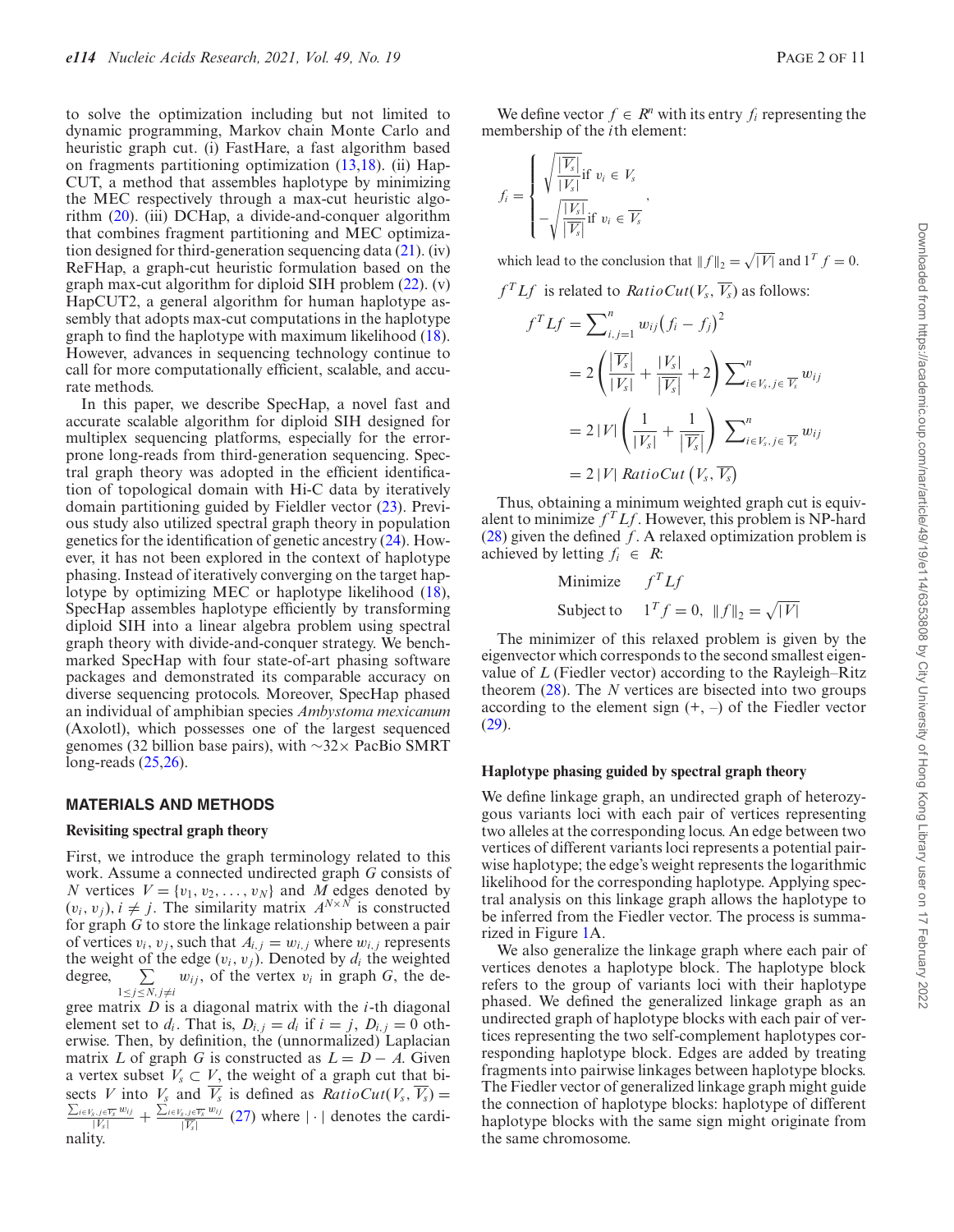<span id="page-3-0"></span>

**Figure 1.** Illustration of SpecHap Algorithm. (**A**) An example with 6 variants loci demonstrating the haplotype phasing routine of SpecHap. The linkage graph is constructed from the sequenced reads and noisy edges are marked. The Fiedler vector is calculated from the adjacency matrix of the linkage graph. Haplotype can then be deduced by the sign of the Fiedler vector. (**B**) An example with 6 variants loci demonstrating how SpecHap constructs haplotype when Fieldler vector categorizes variants into two groups. SpecHap cut the graph into two sub-graphs accordingly and calculate the Fiedler vector respectively. The haplotype is deduced for the two sub-graphs. Then, SpecHap constructs a generalized linkage graph for the two haplotype blocks. Finally, SpecHap, connects the two haplotype blocks according to the Fielder vector.

*Fragment extraction.* We first extract the fragment information from the alignment and variant file. This step is completed with a refined version of ExtractHAIRs (Extract HAplotype Informative Reads), which is a program from the HapCUT2 software package that generates haplotype fragment information from aligned sequence and variants [\(18\)](#page-10-0). The ExtractHAIRs was adopted since it supports accurate genotype information extraction for diverse sequencing protocols.

*Logarithmic likelihood as edge weight.* To calculate the edge weight of the linkage graph, we introduce a likelihood heuristic based on the Phred probability of nucleotide at variants loci in fragments. Consider  $q[j]$  as the likelihood that nucleotide at variant locus *j* is incorrect on fragment *Ri* . Given haplotype *h*, the likelihood of observing fragment *Ri* with *j* variants is deduced as:

$$
p(h) = \prod_{R_i[j] = h[j]} (1 - q_i[j]) \prod_{R_i[j] \neq h[j]} q_i[j] \qquad (1)
$$

Since we consider heterozygous variants, the other haplotype can be deduced as  $\bar{h}$ , the complementary of haplotype *h*. Given a self-complement haplotype pair  $H = (h, \bar{h})$ , the likelihood  $p(H)$  that a fragment  $R_i$  have been observed is generalized as  $MAX(p(h), p(\bar{h}))$ . The likelihood that fragment set *R* have been observed is:

$$
p(H) = \prod_{i} p(H) \tag{2}
$$

Our linkage graph incorporates edges that represent conflicting haplotypes. To decrease the noise and computational load, we define the edge weight given conflicting haplotype  $H_1$  and  $H_2$  as:

$$
E_{H_1} = max\left(log\left(\frac{p(H_1)}{p(H_2)}\right), 0\right) \tag{3}
$$

$$
E_{H_2} = max\left(log\left(\frac{p(H_2)}{p(H_1)}\right), 0\right) \tag{4}
$$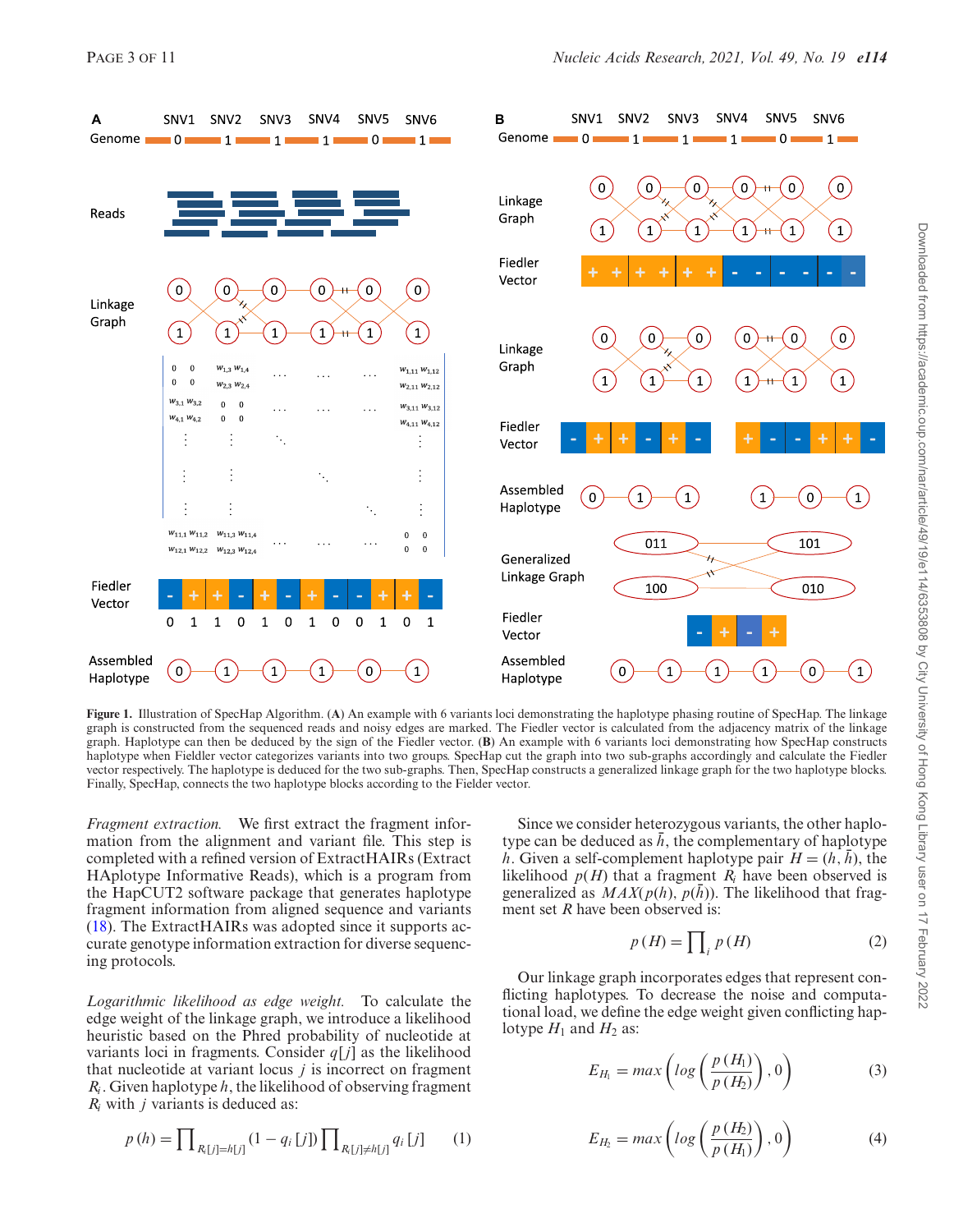Since edge weight is calculated as the logarithmic likelihood, the RatioCut is expressed as

$$
RatioCut\left(V_s, \overline{V_s}\right) = \frac{|V_s| + |\overline{V_s}|}{|V_s| |\overline{V_s}|} \prod_{i \in V_s, j \in \overline{V_s}} p_{ij}
$$

Thus, the finding the minimum graph cut guided by the Fiedler vector is equivalent to minimizing the product of likelihood of pairwise haplotype linkages to be removed.

*Linkage graph construction.* The extracted fragments might be treated as 'hyperedges' of covered variants loci. Fragments are treated as pairwise edges between covered loci. The weights of edges are calculated as logarithmic likelihood given all fragments as described in the previous section. The average genomic span between heterozygous variants loci in the linkage graph varies among different sequencing protocols. Therefore, linkage graphs with same cardinality might cover genomic regions of different lengths. Besides, with the introduction of third-generation sequencing, the average number of variants covered by fragments also increases.

*Interpretation of fiedler vector.* After eigendecomposition of the Laplacian of the constructed linkage-graph, we infer the haplotype according to the Fiedler vector. An expected Fiedler vector resembles the vector demonstrated in Figure [1A](#page-3-0), in which elements corresponding to parallel alleles of given variant loci are assigned numbers with opposite signs. The haplotype is constructed based on the sign: alleles of different variant loci with the same sign belong to the same haplotype. However, our experiments demonstrated that this method might not work. There are two exceptions where haplotype cannot be directly inferred from the Fiedler vector. The first exception happens when the linkage graph suggests that the two conflicting haplotypes share equal likelihood at a specific variant locus. The resulting Fiedler vector possesses close-to-zero entries of the corresponding variant locus, which is pruned by our algorithm.

The second exception leads to a Fiedler vector that categorizes variants into two sub-blocks, as demonstrated in Figure [1B](#page-3-0). Such Fiedler vectors are commonly seen with error-prone third-generation sequencing and linked-reads sequencing where reads with identical barcodes might originate from different DNA fragments (see Supplementary Material for detailed description). To infer haplotype with such a Fiedler vector, we partition the adjacency matrix accordingly and apply spectral graph analysis to each subblock respectively. Since the Fiedler vector of sub-blocks might categorize variants further, SpecHap partitions variants recursively until haplotype can be deduced from the Fielder vector. SpecHap will prune variants when we fail to resolve haplotype for sub-blocks with two variants. The sub-blocks are then merged by treating each as a vertex. A generalized linkage graph is constructed, and the merging of sub-blocks is guided by spectral analysis (Figure [1B](#page-3-0)). The SpecHap algorithm might be summarized as below:

| Algorithm 1: SpecHap haplotype assembling routine |                                                            |
|---------------------------------------------------|------------------------------------------------------------|
|                                                   | 1 Construct linkage graph with adjacency matrix;           |
|                                                   | <b>2</b> if No conflicting haplotype in graph then         |
| 3                                                 | Return haplotype with depth-first search;                  |
|                                                   | else                                                       |
| 5                                                 | Calculate Fielder vector:                                  |
| 6                                                 | <b>if</b> Fiiedler vector guides variant partitioning then |
| $\overline{7}$                                    | Partition the linkage graph accordingly;                   |
| 8                                                 | Jump to Line 2;                                            |
| 9                                                 | Connect the phased haplotype blocks;                       |
| 10                                                | else                                                       |
| 11                                                | Return Haplotype with Fielder vector;                      |
| 12                                                | end                                                        |

#### **Haplotype assembling with linked-reads**

**13 end**

In our experiments of phasing with  $10\times$  linked-reads, we identified reads with the same barcode providing conflicting haplotype linkage when comparing with the phase3 released trio-phased haplotype from 1000 genome project [\(30\)](#page-10-0). It might be introduced by the rare but significant situations where reads with the same barcode are from two different DNA molecules. Thus, heuristics were taken to increase the accuracy of the assembled haplotype. First, variants are filtered by their allele depth and quality before the phasing algorithm. We also disallow a haplotype block from striding over 30 continuously filtered variants. Then, the covering range of each barcode is inferred based on the alignment results. In our implementation, a barcode can neither start nor end on an aligned read with mapping quality <30, and the overall barcode spanning length cannot be longer than 60 kb. A detailed description of adopted parameters can be found in Supplementary Table S1.

#### **Haplotype assembling with Hi-C**

For Hi-C data that introduce *trans* interactions between homologous chromosomes, SpecHap treats possible *trans* interactions as general errors and does not model them specifically. SpecHap filters read pairs with insertion larger than 40M base-pair to avoid linkage with higher*trans*interaction error rate.

#### **Chromosome level haplotype construction**

Since many mammalian species possess large genomes, the number of heterozygous variants on a single chromosome might be enormous. The construction of linkage graph and matrix operation will consume a massive amount of CPU and memory if all the heterozygous variants are phased at the same time. Thus, a divide-and-conquer strategy is applied. SpecHap divides the chromosome into multiple intervals with user-defined length. A depth-first search (DFS) will then be applied to find the connected variants within the interval. Then, connected variants in each interval are phased by applying spectral graph theory and the phased result of each interval is introduced when phasing its successor. The detailed description can be found in the Supplementary Material.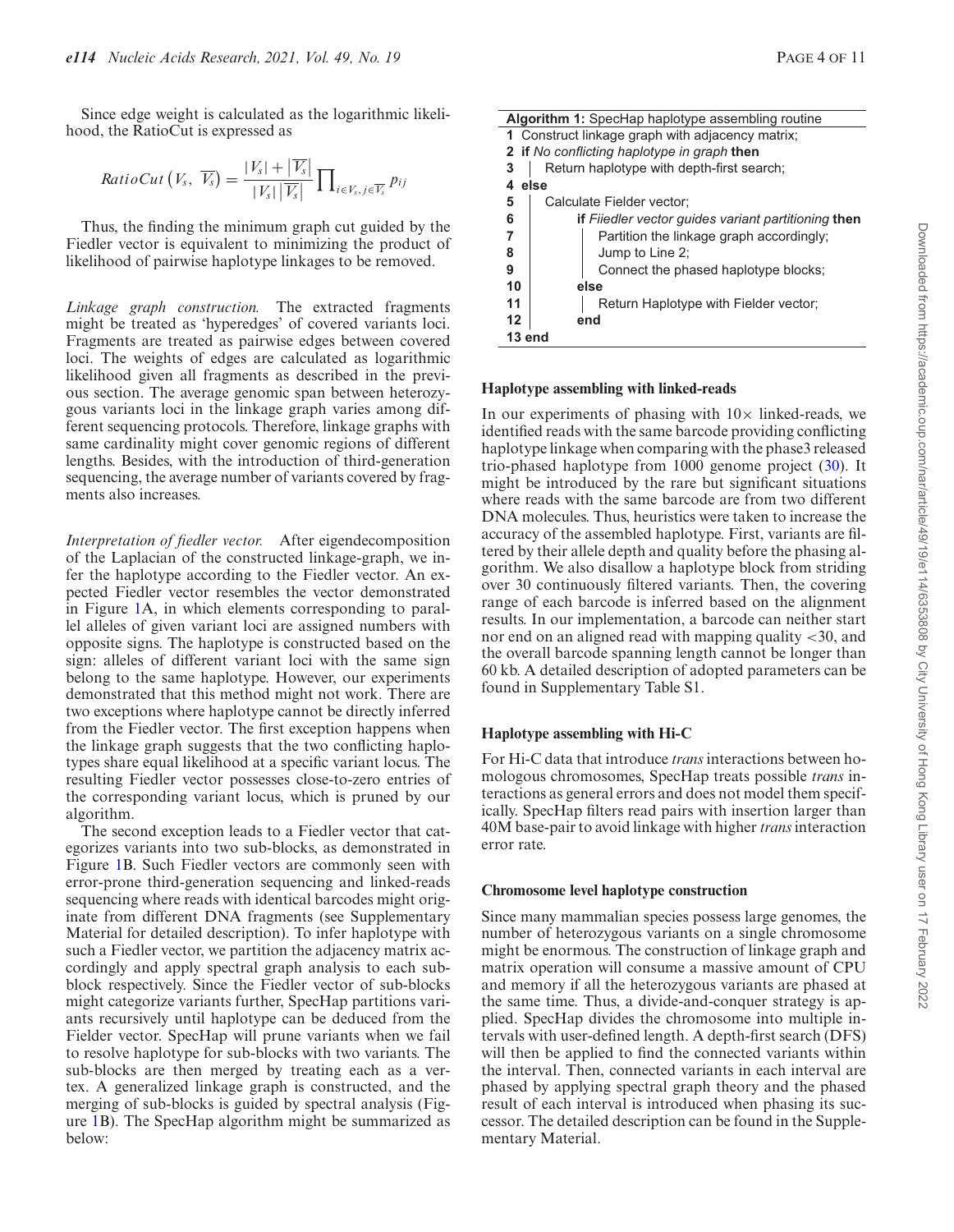#### **Algorithm complexity**

The computation performed by SpecHap comprises four aspects: DFS, graph construction, calculation of graph Laplacian and analysis of the Fiedler vector. Let *k* be the number of eigenvectors to be calculated. Assume that a chromosome with *N* heterozygous variants is divided into overlapping intervals with each interval containing *n* variants. Let *m* be the number of fragments. Then, for each segmented interval, the time complexity for constructing a graph is  $T(n) = O(n^2)$  and the time to run DFS is  $T(n) = O(n + m)$ . The construction of the unnormalized graph Laplacians involves matrix addition of complexity  $T(n) = O(n^2)$ . The eigen-calculation requires  $T(n) = O(kn^2)$  time.

When calculating the Fielder vector recursively, SpecHap iteratively bisects the graph and there exists at most log(*n*) bisections. Hence the worst-case time complexity for iteratively calculating the Fielder vector is given by  $T(n) =$  $O(kn^2 \log n)$ . SpecHap calculates the first two eigenvectors to obtain the Fiedler vector, which implies  $k = 2$ . The procedure is applied for  $\frac{N}{p}$  intervals. Thus, the time complexity of the algorithm can be summarized as:

$$
T(n) = O(Nn \log n))
$$
\n(5)

In most situations, SpecHap does not trigger a recursive procedure. The detailed time complexity analysis of different algorithms is in Supplementary Table S2.

#### **Human genome dataset processing**

*NGS data.* The high-coverage NGS alignment data for NA12878 and NA19240 were downloaded from the 1000 Genome Project with phase 3 release [\(30\)](#page-10-0).

*10*× *linked-reads data.* 10x linked-reads for NA12878 were gathered from  $10\times$  genomics officials at [https://support.10xgenomics.com/genome-exome/](https://support.10xgenomics.com/genome-exome/datasets/2.0.0/NA12878_WGS) datasets/2.0.0/NA12878<sub>-</sub>WGS and NA19240 from [https://support.10xgenomics.com/genome-exome/datasets/](https://support.10xgenomics.com/genome-exome/datasets/2.2.1/NA19240_WGS_v2) 2.2.1/NA19240\_WGS\_v2. The alignment was performed with LongRanger2.2.1.

*Hi-C data.* Hi-C sequencing data were downloaded from NCBI PRJNA473369 for sample NA12878. Sequenced reads from seven selected cells (SRR7226668, SRR7226671, SRR7226678, SRR7226679, SRR7226681, SRR7226682 and SRR7226685) [\(7\)](#page-10-0) were combined for further analysis. An additional set of WGS sequenced ∼36× Hi-C data with multiple enzyme protocol by Arima Genomics were acquired for sample NA12878 with accession SRR6675327 [\(31\)](#page-10-0). For sample NA19240, ∼31× data were acquired from the 1000 genome SV project with accession NCBI PR-JEB11418 [\(32\)](#page-10-0). The alignment and insertion size of each reads-pair were determined with BWA mem with option - 5SP [\(33\)](#page-10-0).

*PacBio SMRT data.* PacBio SMRT ∼44× WGS data were acquired with NCBI accession number SRX1607993 for NA12878 from Genome in a Bottle Consortium and  $∼120×$  SRR11363956 for sample NA19240 [\(34\)](#page-10-0). Alignment was performed with minimap2 [\(35\)](#page-11-0) with pre-set parameters.

*Nanopore data.* Nanopore reads were downloaded from ENA with accession PRJEB30620 for  $\sim$ 40× NA12878 [\(36\)](#page-11-0) and PRJEB26791 for ∼80× NA19240 [\(37\)](#page-11-0). Alignment was performed with minimap2 [\(35\)](#page-11-0) with pre-set parameters.

#### **Ambystoma mexicanum genome dataset processing**

We also acquired the PacBio SMRT sequencing reads of *Ambystoma mexicanum* with NCBI accession code PR-JNA378970 [\(25\)](#page-10-0). Alignment was performed by minimap2 to its chromosome-scale assembly GCA 002915635.2 [\(38\)](#page-11-0). The called variant is accessible from EBI with accession number ERZ1668256.

#### **Sequencing data simulation**

The trio-phased sample HG00403 was taken as the haplotype for simulation on chromosomes 1, 21 and 22. Reads of length 150 bp and insert size 350 bp were simulated for NGS and linked-reads with wgsim and LRSIM [\(39\)](#page-11-0) respectively with  $30 \times$  coverage.  $50 \times$  PacBio SMRT and ONT reads were also simulated based on the same haplotype by PBSIM [\(40\)](#page-11-0) and DeepSimulator [\(41\)](#page-11-0) with protocol-specific sequencing error rates.

#### **Evaluation metrics**

To benchmark the result of SpecHap, we adopted the following criteria which have been widely used metrics to access the completeness and accuracy of haplotype assembly. They are N50 of adjusted genomic span (AN50), the number of phased heterozygous sites, short-range switch error rate (mismatch error rate), and long-range switch error rate (switch error rate) [\(18](#page-10-0)[,42–44\)](#page-11-0). The metric AN50 stands for the N50 of adjusted genomic span, which is the span in reference base pairs from first to last phased variant multiplied by the fraction of phased variants over total variants spanned by the haplotype block. The number of phased variants was also summarized to assess the continuity of the haplotype. For haplotypes where the 'ground truth' was provided, the accuracy of the haplotype can be evaluated by the mismatch error rate and switch error rate. The mismatch error rate is calculated by the number of mismatch errors, that is, the number of errors that can be fixed by flipping the haplotype assignment at a single variant site, over the number of all possible mismatch errors. Similarly, the switch errors refer to the flipping of the haplotype assignments at each of two or more consecutive variants to attain the 'ground truth'.

To access the efficiency of programs, we collected the CPU time and peak memory consumption with Oracle Grid Engine on CentOS 7 with Intel Xeon CPU E7-4850 v2. To ensure a fair comparison, all the methods adopted the same set of fragments as input and default parameters are used for all sequencing protocols and methods. For SpecHap, we set the interval size to be 200 with interval overlap to be 60 for all sequencing protocols.

#### **RESULTS**

We assessed the performance of SpecHap with RefHap, HapCUT2, FastHare and DCHap for NGS, 10x Genomics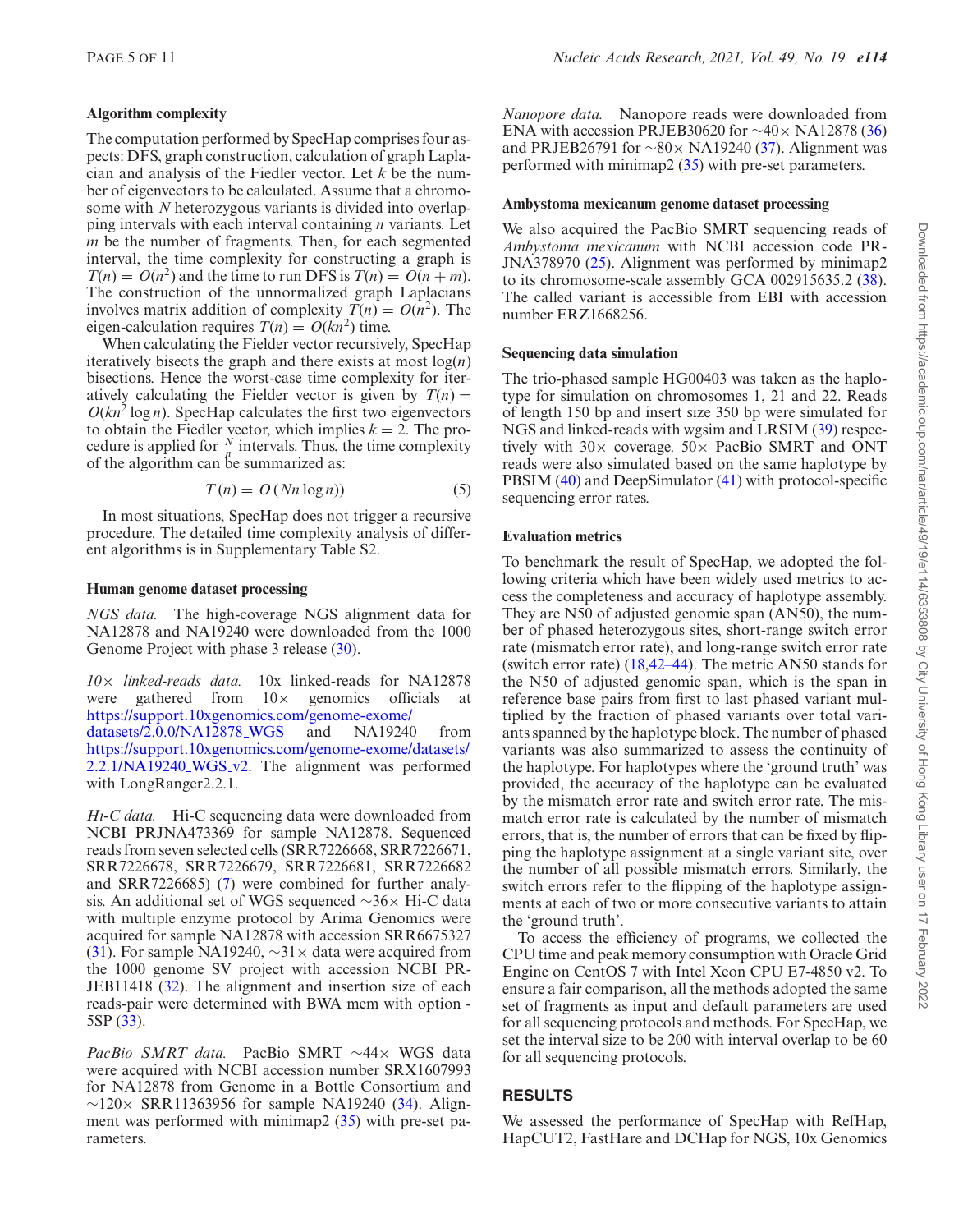

**Figure 2.** Overview of conducted experiment setting and status for samples with coverage less than  $50 \times$ . Software that does not support a specific data type is marked with '–'. For *Homo sapiens*, methods that exceed the 24 CPU hours limit are marked as 'Failed'. For *Ambystoma mexicanum*, methods that exceed 5 CPU days and 40GB peak memory usage are marked as 'Failed'.

linked-read, Hi-C, PacBio SMRT and ONT sequencing. *In silico* data for HG00403 and WGS data for NA12878 and NA19240 were adopted for benchmarking. The trio-phased haplotype from the 1000 Genomes Project was taken as the 'ground truth' and variants set to assemble haplotype for each data type. The sample NA19240 contains ∼1.5 fold more heterozygous variants. We also conducted experiments phasing ∼32× PacBio SMRT for *Ambystoma mexicanum.* Figure 2 illustrates the overview of the conducted experiment setting and status for datasets under  $50\times$  coverage. SpecHap managed to pass all experiment settings, while the other four software packages either did not support a specific data type or failed to complete the task within the usage boundary (24 CPU hours for *Homo sapiens*, 5 CPU days and 40GB peak memory usage for *Ambystoma mexicanum*). The overall and per-haplotype-block benchmark statistics were demonstrated in Figures [3](#page-7-0) and [4](#page-8-0) correspondingly.

#### **SpecHap demonstrated runtime and memory efficiency on** *in silico* **data**

SpecHap assembles the haplotype by graph bisection based on the min-cut heuristic guided by spectral graph theory. Since many algorithms model diploid SIH with graph bisection, some other heuristics for graph cut are adopted [\(18,20,22\)](#page-10-0). To evaluate the efficiency of the min-cut heuristic implementation based on spectral graph theory, we compared the graph cut module of SpecHap with the greedy maximum likelihood cut heuristic of HapCUT2. We performed simulations on graphs with 50–500 heterozygous SNVs for  $10\times$ ,  $30\times$  and  $50\times$  read coverage with conflict-

ing haplotypes exhibited on a single variant locus. The CPU time of the two graph-cut routines was plotted in Supplementary Figure S1. Comparing with HapCUT2, the CPU time of the SpecHap graph-cut routine demonstrates no statistical differences for data with different coverage. When the graph contains 50 heterozygous SNVs, both graphcut routines finish within 60 CPU microseconds. When the number of SNVs in the graph increases to 500, SpecHap finishes within 500 CPU microseconds for all coverage profiles. HapCUT2, however, spends more than 1000 CPU microseconds for data with  $10\times$  coverage and more than 4000 CPU microseconds for data with 50X coverage.

We then used *in silico* data to benchmark SpecHap with the existing method focusing on the third-generation sequencing protocol. When phasing with PacBio SMRT sequence, SpecHap outperformed all four existing methods considering both CPU time and peak memory usage based on the simulation. SpecHap was around 40 times faster than HapCUT2, 100 times faster than ReFHAP and as fast as FastHare. DCHap did not function efficiently and accurately enough on simulations with PacBio SMRT reads. While assembling haplotype with ONT reads, SpecHap achieved 20 times faster than HapCUT2, 30 times faster than ReFHAP, 2 times faster than DCHap and as fast as FastHare. FastHare, however, demonstrated significantly higher error rates among methods.

We also benchmarked SpecHap's performance with multiple interval sizes on both simulated PacBio SMRT and ONT data as demonstrated in Supplementary Table S3. The CPU time of SpecHap increases as the interval size increases. When the interval size increased to 1000, the CPU time of SpecHap tripled. It is also noticeable that with different interval sizes, SpecHap assembled haplotypes might be different. The small variation in statistics was considered acceptable comparing with the results of other software packages.

#### **SpecHap persisted runtime and memory efficiency on WGS sequenced data**

SpecHap persisted its efficiency on WGS data. For high coverage NGS data, SpecHap completed the haplotype assembling with the least CPU usage (2 CPU minutes) and peak memory (109 MB) for NA12878. As for NA19240, SpecHap finished with only 329 CPU seconds and 157MB memory. ReFHap did not scale well while FastHare and HapCUT2 consumed excessive memory (18GB and 25GB respectively) on NA19240. For Hi-C data, SpecHap outperformed HapCUT2 on computational load by completing the haplotype assembly within minutes of CPU time, with minimum memory consumption (∼200 MB) on both  $\sim$ 36× NA12878 sample  $\sim$ 30× NA19240 sample. With 10× linked-reads, SpecHap and HapCUT2 achieved comparable speed. However, HapCUT2 requires additional computation on fragment linking (32 CPU hours on the linkage of fragments with the script provided by HapCUT2 for sample NA12878).

As for the PacBio SMRT data, SpecHap similarly demonstrated its efficiency by completing the assembly with around 13 CPU minutes and 120MB peak memory for the ∼44× NA12878 sample. When the sequencing depth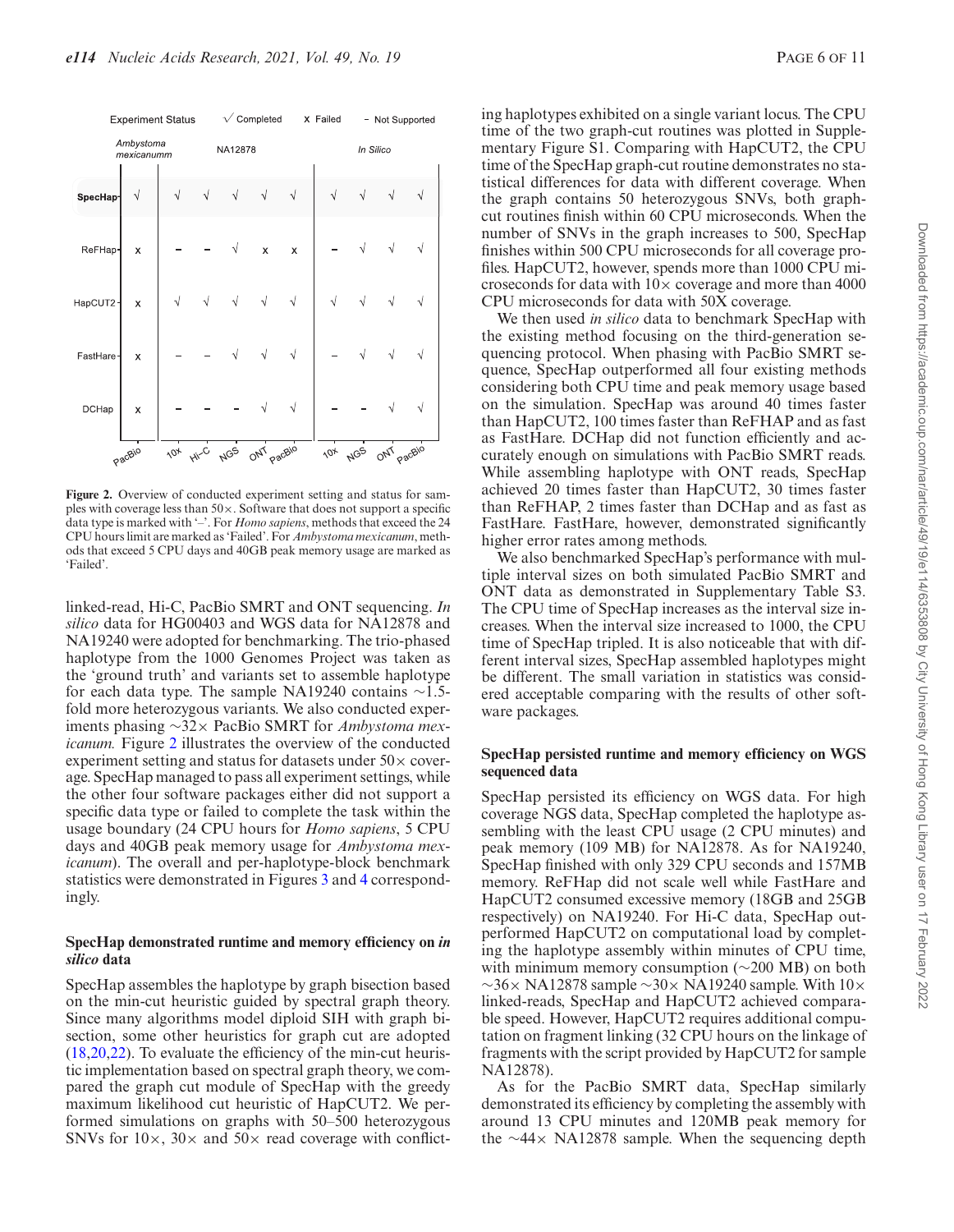<span id="page-7-0"></span>

**Figure 3.** Overall benchmarked data on both simulation and WGS sample NA12878 for diverse sequencing protocol. (A) Log<sub>2</sub>-scaled CPU and peak memory usage, in seconds and Megabytes respectively. Value exceeding 30 000 CPU seconds and 15GB peak memory usage is capped. (**B**) Overall switch error rate and mismatch error rate are calculated as the number of errors divided by the number of possible errors.

increase to  $\sim$ 120× for sample NA19240, most software started to consume excessive memory (16GB for FastHare, 230GB for DCHap and 30GB for HapCUT2), while Hap-CUT2 took the most time to complete (52 CPU hours). SpecHap, however, remained efficient (∼3000 CPU seconds) with minimum memory usage (within 200MB). For the ONT data, SpecHap was able to assemble the haplotype with around 10 CPU minutes on the ∼40× NA12878 dataset. When the sequencing depth increased to 80X on sample NA19240, SpecHap persisted with its efficiency and completed haplotype assembly with 2257 CPU seconds and 163MB peak memory consumption. While the second most efficient method, FastHare, took ∼11 CPU hours and 16GB peak memory to complete. ReFHap did not scale well due to time limit exceeded on both PacBio SMRT and ONT data. The CPU time and peak memory usage for all the methods were summarized in Figure 3:A and Supplementary Table S4.

#### **SpecHap accurately phased individual NA12878 and NA19240 on diverse sequencing protocols**

*NGS data.* To access SpecHap on NGS data, we first took a high coverage sequenced data for individual NA12878 from the 1000 Genomes Project. As displayed in Figure 3B, the switch error rate for SpecHap was less than ReFHap, the second-most accurate algorithm among all other software. HapCUT2 shared a virtually similar switch error of ReFHap while keeping more variants unpruned. FastHare, however, demonstrated a higher switch error rate with more pruned variants compared with SpecHap and HapCUT2. As for the mismatch error rate, all four methods shared comparable results with no statistically significant difference. As for the measurement of the dataset for sample NA19240, SpecHap persisted its accuracy with the least switch error. The AN50 metric for haplotypes generated by different methods demonstrated no statistically significant difference for both individuals.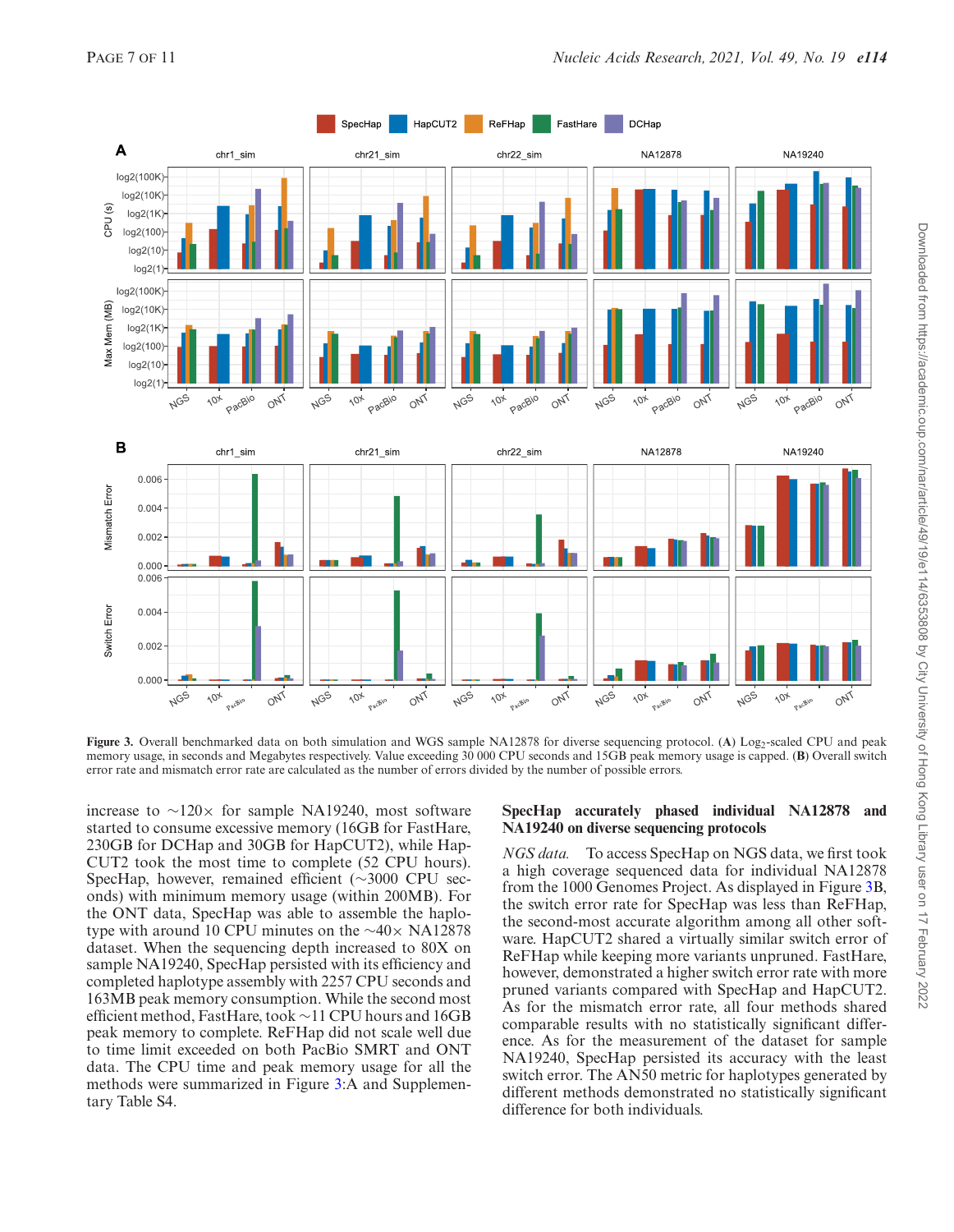<span id="page-8-0"></span>

**Figure 4.** Log2 scaled violin plot of benchmarked data on a per-haplotype-block scale. (**A**) Switch error rate. Methods with zero switch error on the simulation dataset are not showed (10× chr21 sim, NGS chr21 sim, chr22 sim, PacBio chr1 sim, chr21 sim and chr22 sim). (**B**) Mismatch error rate. (**C**) Adjusted span, defined as haplotype block span times ratio of the number of phased SNPs over the number of total SNPs, in base pair. (**D**) Number of phased SNPs.

*Hi-C data.* Since most methods are not specialized for haplotype assembling with Hi-C data, we only compared the quality of haplotype assembly generated by SpecHap and HapCUT2. Three sets of sequencing data were chosen to benchmark the completeness and accuracy of the assembled haplotype: NA12878, ∼36× NA12878 Arima and ∼31× NA19240. HapCUT2 models the translocation error by iteratively estimating the probability of reads originating from different homologous chromosomes [\(18\)](#page-10-0). SpecHap achieves a comparable switch error rate and AN50 among three datasets (Supplementary Figures S3 and S4).

*10*× *linked-read data.* We benchmarked SpecHap on 10× genomics linked-reads. The 10x linked-reads label short reads that originated from a single long DNA fragment with the same barcode. Although DNA fragments generally span around 60k base-pair range, reads might be sparsely distributed across the original fragment. It is also possible that two reads that shared the same barcode originated from different DNA molecules. The dataset we acquired has around 50X coverage for both individuals NA12878 and NA19240; reads were filtered so that only fragments with white-listed barcodes were kept. The same sets of variants were used to extract fragment information. SpecHap achieved a compa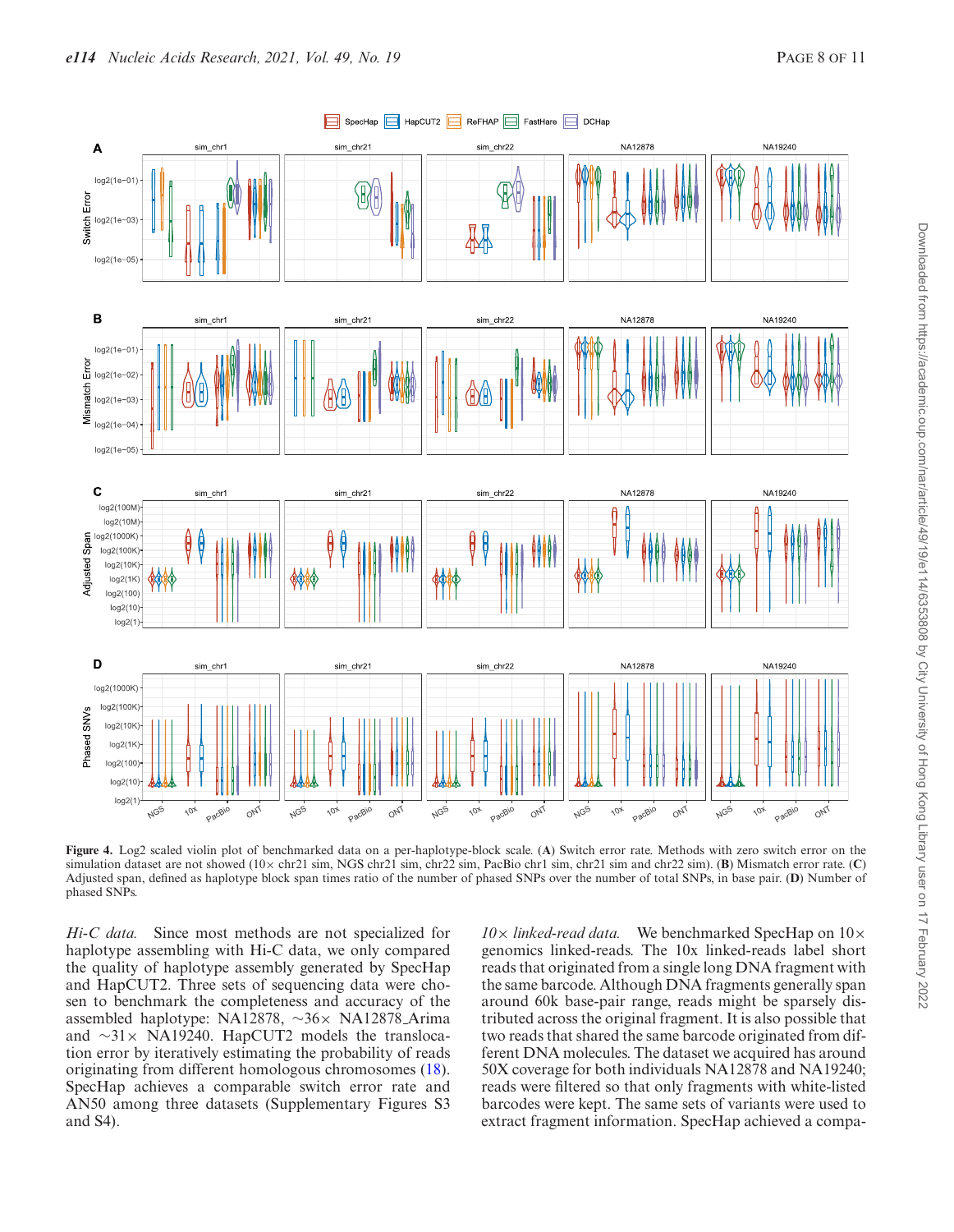rable accuracy and AN50 on both datasets with HapCUT2 (Supplementary Figure S2).

*PacBio SMRT data and ONT Data.* PacBio SMRT sequencing and ONT sequencing are known for their errorprone (∼10%) long reads. For individual NA12878, on PacBio SMRT data, SpecHap achieved a virtually identical switch error rate compared to HapCUT2. FastHare, with second-best efficiency, demonstrated a higher switch error rate with most variants pruned. DCHap, with slightly more accurate results, assembled the haplotype with the lowest AN50 and pruned the second most variants. All methods demonstrated no statistically significant differences concerning the mismatch error rate. On ONT data, SpecHap similarly demonstrated its accuracy with a comparable switch error rate. DCHap, with the least switch errors, pruned >2000 SNVs than SpecHap and HAPCUT2. ReFHap failed to finish the assembly process with both PacBio SMRT reads and ONT reads due to excessive time consumption. The switch and mismatch error rate, AN50 and the number of phased SNVs for all methods were summarized in Supplementary Tables S5 and S6.

#### **SpecHap demonstrated scalability by phasing with giant diploid genome**

SpecHap also demonstrated high scalability by assembling the ∼32× PacBio SMRT reads with N50 read length around 14.2 kb of an *Ambystoma mexicanum* individual, which possesses 32 billion base-pair-long genome [\(25,](#page-10-0)[38\)](#page-11-0). As illustrated in Supplementary Figure S5, SpecHap was able to finish the assembly within 6 CPU hours with only 945MB of peak memory consumption, while all other methods failed to finish within the time limit (5 CPU days) and memory limit (40GB). The assembled haplotype blocks have the AN50 of 206Kbp within a total of 20375931 number of phased SNPs, which is 99.8% of total heterozygous SNPs of *Ambystoma mexicanum*). The most-heterozygous variants-phased haplotype block has an adjusted span of more than 2 Mb. For per-haplotype-block adjusted span and the number of phased variants, see Supplementary Figure S6.

# **DISCUSSION**

SpecHap, a novel diploid SIH algorithm, supports sequencing data with different coverage from diverse platforms. SpecHap transforms diploid SIH into a linear algebra problem by applying spectral graph theory. The allele partitioning guided by Fiedler Vector might be interpreted as a mincut heuristic on our linkage graph [\(28\)](#page-10-0). SpecHap adopts divide-and-conquer to accelerate the computation by dividing chromosomes into intervals of user-defined size. A larger interval size might affect SpecHap's efficiency. Although there is no guarantee that SpecHap provides optimal solutions and the interval size might affects the phasing result, we demonstrated that our model succeeded in efficiently and accurately assembling haplotypes with diverse sequencing reads for individual NA12878 and NA19240. SpecHap is also scalable to phase one of the largest sequenced genomes of *Ambystoma mexicanum* with around

 $\sim$ 32× PacBio SMRT data, showing it to be a promising tool for future research on the evolutionary history of amphibians and other organisms with immense genome scale.

Long-read sequencing introduces significant advances considering the completeness and continuity of assembled haplotypes. However, PacBio SMRT and ONT long-reads maintain a higher per-base error rate and may fail to accurately identify SNVs, particularly heterozygous ones [\(45\)](#page-11-0). In our experiments, we adopted the trio-phased high-quality variants set for NA12878 and NA19240 from the 1000 Genome Project as input for all methods. Since most diploid SIH methods, including SpecHap, require a high-quality set of variants to conduct phase, 30X Illumina short reads sequencing might be performed to obtain reliable calls for SNVs, short insertions and deletions. Some recent approaches based on deep learning were also able to identify variants accurately from long-read sequencing [\(46\)](#page-11-0).

In this study, we introduced a novel diploid SIH algorithm SpecHap and demonstrated its robustness and efficiency. By transforming diploid SIH into a linear algebra problem, SpecHap assembled haplotype with ultrafast speed while preserving comparable accuracy. Moreover, a comprehensive analysis on the influence of technological specific error over phasing quality may be conducted for Hi-C and  $10\times$  linked-reads. Although our algorithm works on the diploid genome, generalization towards high ploidy is expected. For multiploidy genomes, it is possible to encounter multi-allelic variants. Since we are expecting multiple haplotypes, the current graph bisection model might not fit when the ploidy increases. Besides, the determination of haplotype-resolved structural variation might also be an important feature to be introduced in the future. Haplotype-resolved structural variations are often determined with haplotype-resolved de novo assembly [\(47\)](#page-11-0) and most SIH software packages including SpecHap support SNPs, short insertions and deletions only. Phasing with structure variations is challenging since they introduce complex genome rearrangement events. To assemble haplotyperesolved structural variation, a refined linkage graph that incorporates genome rearrangements is expected in the future.

# **DATA AVAILABILITY**

All the data used in this paper can be retrieved from public databases. All the experiments are reproducible with the dedicated version of the software with default argu[ments. SpecHap source code is deployed at](https://github.com/deepomicslab/SpecHap) https://github. com/deepomicslab/SpecHap and a copy is attached in the supplemental material. To allow reproduction of the results in this manuscript, the commands to run programs during simulation, alignment, fragment extraction, and benchmarking were also attached. The fragment information was extracted with a refined version of ExtractHAIRs [\(18\)](#page-10-0) which is packed with SpecHap. We adopted the implementation of FastHare from Duitama et al. [\(44\)](#page-11-0) for benchmarking.

# **SUPPLEMENTARY DATA**

[Supplementary Data](https://academic.oup.com/nar/article-lookup/doi/10.1093/nar/gkab709#supplementary-data) are available at NAR Online.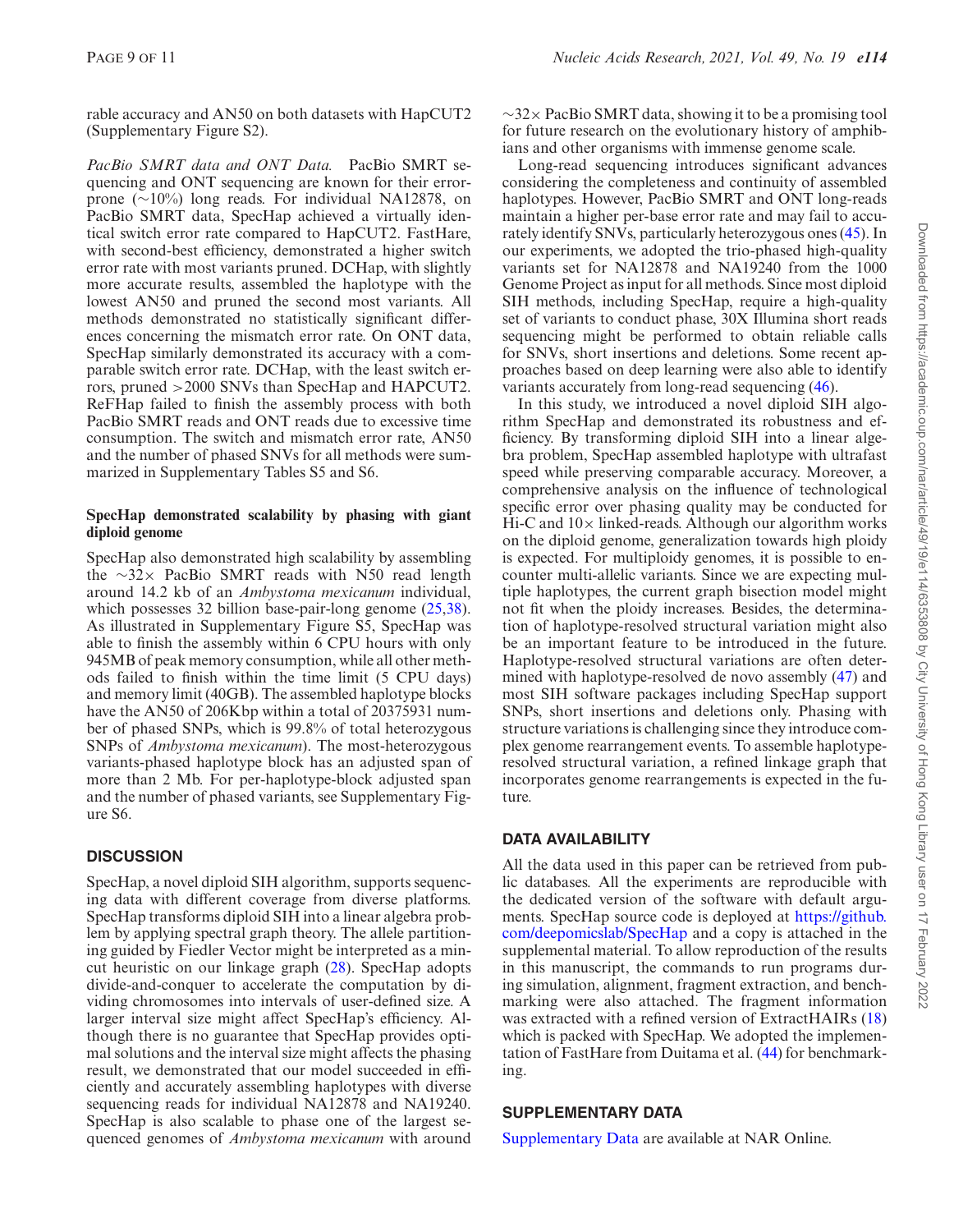#### <span id="page-10-0"></span>**ACKNOWLEDGEMENTS**

We would like to express sincere gratitude to Dr Zijun Xiong of the Chinese Academy of Sciences for suggestions on data collection. We appreciate Miss Santu for her creation of an image for *Ambystoma mexicanum*. We would also like to thank Dr Wenlong Jia and Mr. Bowen Tan for their valuable assistance and advice. We would like to thank Dr Lu Zhang for his suggestion on pre-processing 10X linked reads. Finally, we would like to express our gratitude towards the editor and anonymous reviewers whose constructive suggestions greatly contributed to this manuscript.

#### **FUNDING**

Innovation and Technology Fund [PRP/052/19FX]. Funding for open access charge: Innovation and Technology Fund.

*Conflict of interest statement.* None declared.

### **REFERENCES**

- 1. Zheng,G.X.Y., Lau,B.T., Schnall-Levin,M., Jarosz,M., Bell,J.M., Hindson,C.M., Kyriazopoulou-Panagiotopoulou,S., Masquelier,D.A., Merrill,L., Terry,J.M. *et al.* (2016) Haplotyping germline and cancer genomes with high-throughput linked-read sequencing. *Nat. Biotechnol.*, **34**, 303–311.
- 2. Glusman,G., Cox,H.C. and Roach,J.C. (2014) Whole-genome haplotyping approaches and genomic medicine. *Genome medicine*, **6**, 73.
- 3. Tewhey,R., Bansal,V., Torkamani,A., Topol,E.J. and Schork,N.J. (2011) The importance of phase information for human genomics. *Nat. Rev. Genet.*, **12**, 215–223.
- 4. The,1000 Genomes Project Consortium (2012) An integrated map of genetic variation from 1,092 human genomes. *Nature*, **491**, 56.
- 5. International,HapMap 3 Consortium, Altshuler,D.M., Gibbs,R.A., Peltonen,L., Altshuler,D.M., Gibbs,R.A., Peltonen,L., Dermitzakis,E., Schaffner,S.F., Yu,F. *et al.* (2010) Integrating common and rare genetic variation in diverse human populations. *Nature*, **467**, 52.
- 6. Onuchic,V., Lurie,E., Carrero,I., Pawliczek,P., Patel,R.Y., Rozowsky,J., Galeev,T., Huang,Z., Altshuler,R.C., Zhang,Z. *et al.* (2018) Allele-specific epigenome maps reveal sequence-dependent stochastic switching at regulatory loci. *Science*, **361**, eaar3146.
- 7. Tan,L., Xing,D., Chang,C.-H., Li,H. and Xie,X.S. (2018) Three-dimensional genome structures of single diploid human cells. *Science*, **361**, 924–928.
- 8. Begnini,A., Tessari,G., Turco,A., Malerba,G., Naldi,L., Gotti,E., Boschiero,L., Forni,A., Rugiu,C., Piaserico,S. *et al.* (2010) PTCH1 gene haplotype association with basal cell carcinoma after transplantation. *Br. J. Dermatol.*, **163**, 364–370.
- 9. Conrad,D.F., Jakobsson,M., Coop,G., Wen,X., Wall,J.D., Rosenberg,N.A. and Pritchard,J.K. (2006) A worldwide survey of haplotype variation and linkage disequilibrium in the human genome. *Nat. Genet.*, **38**, 1251.
- 10. Musone,S.L., Taylor,K.E., Lu,T.T., Nititham,J., Ferreira,R.C., Ortmann,W., Shifrin,N., Petri,M.A., Kamboh,M.I., Manzi,S. *et al.* (2008) Multiple polymorphisms in the TNFAIP3 region are independently associated with systemic lupus erythematosus. *Nat. Genet.*, **40**, 1062.
- 11. Trégouët, D.-A., König, I.R., Erdmann, J., Munteanu, A., Braund, P.S., Hall,A.S., Großhennig,A., Linsel-Nitschke,P., Perret,C., DeSuremain,M. *et al.* (2009) Genome-wide haplotype association study identifies the SLC22A3-LPAL2-LPA gene cluster as a risk locus for coronary artery disease. *Nat. Genet.*, **41**, 283.
- 12. Qi,J., Wang,T.-J., Chen,L.-P., Wang,X.-F., Wang,M.-N. and Wu,J.-H. (2018) Utility of next-generation sequencing methods to identify the novel HLA alleles in potential stem cell donors from Chinese Marrow Donor Program. *Int. J. Immunogenet.*, **45**, 225–229.
- 13. Panconesi,A. and Sozio,M. (2004) Fast Hare: A Fast Heuristic for Single Individual SNP Haplotype Reconstruction. In: Jonassen,I. and

Kim,J. (eds). *Algorithms in Bioinformatics. WABI 2004. Lecture Notes in Computer Science*. Vol. **3240**. Springer, Berlin Heidelberg, pp. 266–277.

- 14. Selvaraj,S., Dixon,J.R., Bansal,V. and Ren,B. (2013) Whole-genome haplotype reconstruction using proximity-ligation and shotgun sequencing. *Nat. Biotechnol.*, **31**, 1111–1118.
- 15. Burton,J.N., Adey,A., Patwardhan,R.P., Qiu,R., Kitzman,J.O. and Shendure,J. (2013) Chromosome-scale scaffolding of de novo genome assemblies based on chromatin interactions. *Nat. Biotechnol.*, **31**, 1119–1125.
- 16. Kaplan,N. and Dekker,J. (2013) High-throughput genome scaffolding from in vivo DNA interaction frequency. *Nat. Biotechnol.*, **31**, 1143–1147.
- 17. Zhang,L., Zhou,X., Weng,Z. and Sidow,A. (2019) Assessment of human diploid genome assembly with 10x Linked-Reads data. *GigaScience*, **8**, giz141.
- 18. Edge,P., Bafna,V. and Bansal,V. (2017) HapCUT2: robust and accurate haplotype assembly for diverse sequencing technologies. *Genome Res.*, **27**, 801–812.
- 19. Pollard,M.O., Gurdasani,D., Mentzer,A.J., Porter,T. and Sandhu,M.S. (2018) Long reads: their purpose and place. *Hum. Mol. Genet.*, **27**, R234–R241.
- 20. Bansal,V. and Bafna,V. (2008) HapCUT: an efficient and accurate algorithm for the haplotype assembly problem. *Bioinformatics*, **24**, i153–i159.
- 21. Li,Y. and Lin,Y. (2020) DCHap: a divide-and-conquer haplotype phasing algorithm for third-generation sequences. *IEEE*/*ACM Trans. Comput. Biol. Bioinf.*, [https://doi.org/10.1109/TCBB.2020.3005673.](https://www.doi.org/10.1109/TCBB.2020.3005673)
- 22. Duitama,J., Huebsch,T., McEwen,G., Suk,E.-K. and Hoehe,M.R. (2010) ReFHap: a reliable and fast algorithm for single individual haplotyping. In: *Proceedings of the First ACM International Conference on Bioinformatics and Computational Biology*. Association for Computing Machinery. pp. 160–169.
- 23. Chen,J., Hero,A.O. III and Rajapakse,I. (2016) Spectral identification of topological domains. *Bioinformatics*, **32**, 2151–2158.
- 24. Lee,A.B., Luca,D. and Roeder,K. (2010) A spectral graph approach to discovering genetic ancestry. *Ann. Appl. Stat.*, **4**, 179–202.
- 25. Nowoshilow,S., Schloissnig,S., Fei,J.-F., Dahl,A., Pang,A.W.C., Pippel,M., Winkler,S., Hastie,A.R., Young,G., Roscito,J.G. *et al.* (2018) The axolotl genome and the evolution of key tissue formation regulators. *Nature*, **554**, 50–55.
- 26. Weisrock,D.W., Hime,P.M., Nunziata,S.O., Jones,K.S., Murphy,M.O., Hotaling,S. and Kratovil,J.D. (2018) Surmounting the Large-Genome "Problem" for Genomic Data Generation in Salamanders. In: Hohenlohe,P.A. and Rajora,O.P. (eds). *Population Genomics: Wildlife. Population Genomics*. Springer International Publishing, Cham, pp. 1–28.
- 27. Hagen,L. and Kahng,A.B. (1992) New spectral methods for ratio cut partitioning and clustering. *IEEE Trans. Comput. Aided Des. Integr. Circuits Syst.*, **11**, 1074–1085.
- 28. Von Luxburg,U. (2007) A tutorial on spectral clustering. *Stat. Comput.*, **17**, 395–416.
- 29. Chung,F.R.K. and Graham,F.C. (1997) In: *Spectral graph Theory*. American Mathematical Society.
- 30. Sudmant,P.H., Rausch,T., Gardner,E.J., Handsaker,R.E., Abyzov,A., Huddleston,J., Zhang,Y., Ye,K., Jun,G., Hsi-Yang Fritz,M. *et al.* (2015) An integrated map of structural variation in 2,504 human genomes. *Nature*, **526**, 75–81.
- 31. Ghurye,J., Rhie,A., Walenz,B.P., Schmitt,A., Selvaraj,S., Pop,M., Phillippy,A.M. and Koren,S. (2019) Integrating Hi-C links with assembly graphs for chromosome-scale assembly. *PLoS Comput. Biol.*, **15**, e1007273.
- 32. Clarke,L., Fairley,S., Zheng-Bradley,X., Streeter,I., Perry,E., Lowy, E., Tassé, A.-M. and Flicek, P. (2017) The international Genome sample resource (IGSR): A worldwide collection of genome variation incorporating the 1000 Genomes Project data. *Nucleic Acids Res*, **45**, D854–D859.
- 33. Li,H. and Durbin,R. (2009) Fast and accurate short read alignment with Burrows–Wheeler transform. *Bioinformatics*, **25**, 1754–1760.
- 34. Vollger,M.R., Dishuck,P.C., Sorensen,M., Welch,A.E., Dang,V., Dougherty,M.L., Graves-Lindsay,T.A., Wilson,R.K., Chaisson,M.J.P. and Eichler,E.E. (2019) Long-read sequence and assembly of segmental duplications. *Nat. Methods*, **16**, 88–94.